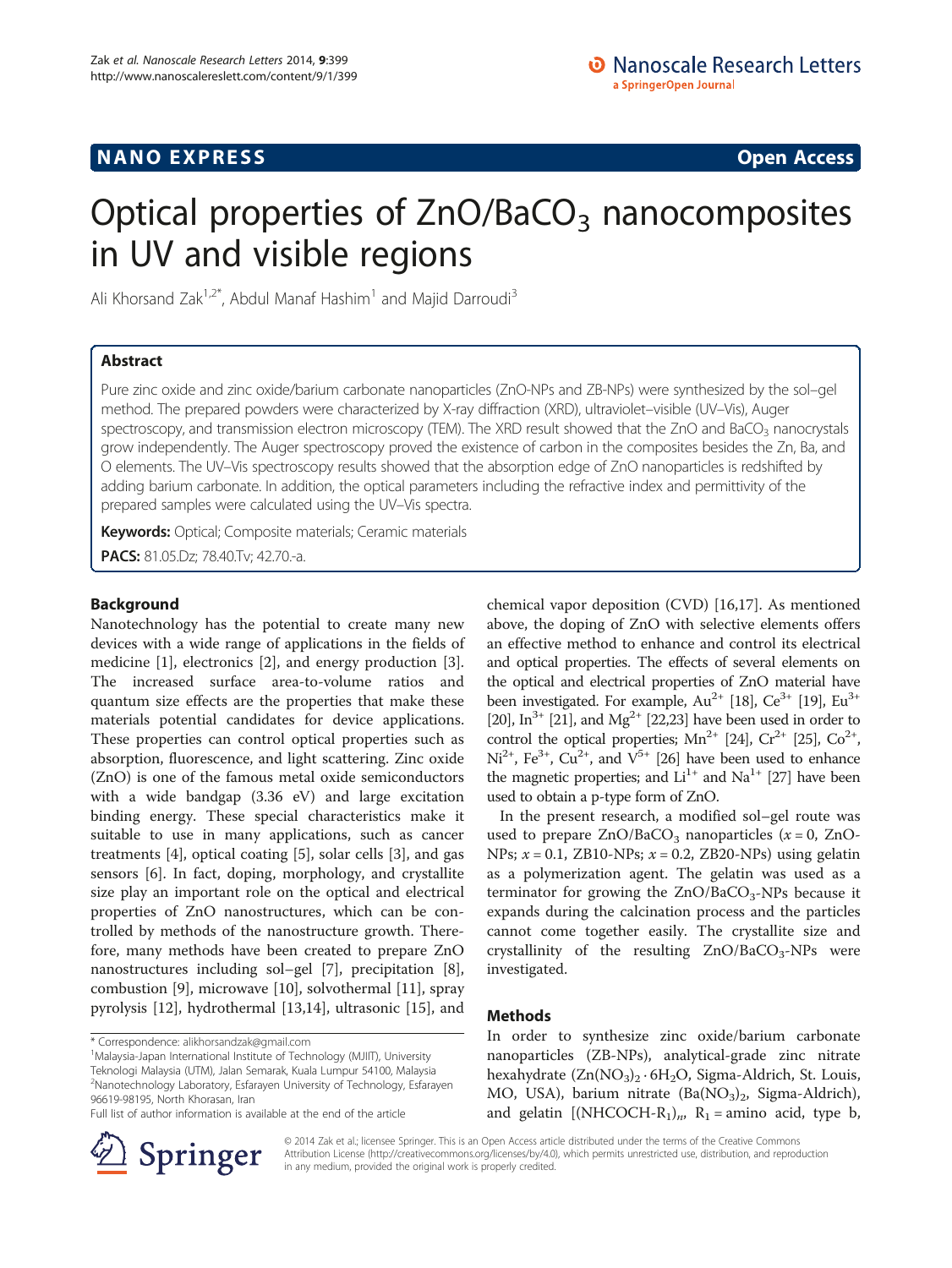

Sigma-Aldrich] were used as starting materials and distilled water as solvent. To prepare 10 g of the final product (ZB-NPs), the appropriate amounts of zinc and barium nitrate were dissolved in 50 ml of distilled water. The amounts of the precursor materials were calculated according to the  $(1 - x)ZnO/(x)BaCO<sub>3</sub>$  formula, where  $x = 0$ , 0.1, and 0.2. On the other hand, 8 g of gelatin was dissolved in 300 ml of distilled water, and the solution was stirred at 60°C to obtain a clear gelatin solution. Finally, the  $\text{Zn}^{2+}/\text{Ba}^{2+}$  solution was added to the gelatin solution. The container was then moved into an oilbath; meanwhile, the temperature of the oilbath was kept at 80°C while being continuously stirred to achieve a viscose, clear, and honey-like gel. For the calcination process, the gel was slightly rubbed on the inner walls

of a crucible and then placed into the furnace. The temperature of the furnace was fixed at 650°C for 2 h, with a heating rate of 2°C/min.

The phase evolutions and structure of the prepared pure zinc oxide nanoparticles (ZnO-NPs) and ZB-NPs were investigated by X-ray diffraction (XRD; Philips X'pert, Cu K<sub>α</sub>, Philips, Amsterdam, the Netherlands). The transmission electron microscopy (TEM) observations were carried out on a Hitachi H-7100 electron microscope (Hitachi Ltd., Chiyoda-ku, Japan) to examine the shape and particle size of the nanoparticles and field emission Auger electron spectroscopy (AES; JAMP-9500 F, JEOL Ltd., Akishima-shi, Japan) for elemental analysis. The ultraviolet–visible (UV–Vis) spectra were recorded by a PerkinElmer Lambda 25 UV–Vis spectrophotometer (PerkinElmer, Waltham, MA, USA).

## Results and discussion XRD analysis

XRD patterns of the synthesized pure ZnO-NPs and ZB-NPs are shown in Figure 1. It is observed that the orthorhombic  $BaCO<sub>3</sub>$  nanostructures (PDF card no: 00-041-0373) have been grown besides the hexagonal ZnO nanocrystals (ref. code no: 00-001-1136) as indexed in the pattern. It is indicated that the ZnO and BaCO<sub>3</sub> nanocrystals have been grown independently. No other diffraction peak related to the other compounds or impurities was detected. The crystallite sizes of the  $ZnO/BaCO<sub>3</sub>$  nanoparticles were calculated using the Scherrer equation and obtained to be  $17 \pm 2$ ,  $18 \pm 2$ , and  $21 \pm 2$  nm, respectively. The calculations were applied on the ZB-NPs XRD pattern using parameters related to the (101) (for ZnO) diffraction peaks. A typical TEM image of ZB20-NPs is presented in Figure 2. The average particle size of the ZB20-NPs was obtained to be about 30 nm. It can be seen that the average value of the measured particle sizes is in good agreement with the calculated crystallite sizes as expected.

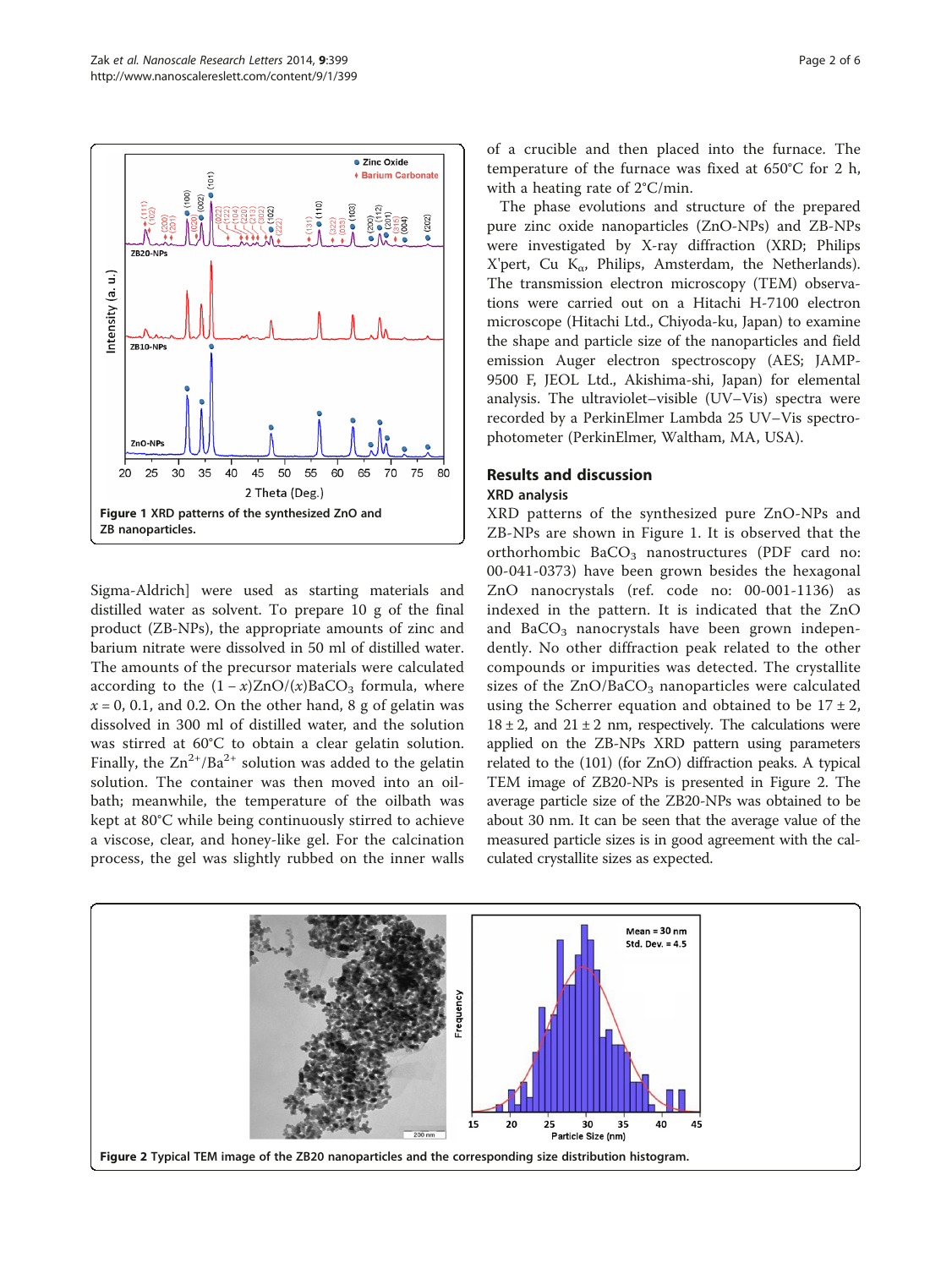#### <span id="page-2-0"></span>UV–Vis diffuse reflectance spectra and bandgap

UV–Vis reflectance spectra of the pure ZnO-NPs and ZB-NPs prepared at a calcination temperature of 650°C are shown in Figure 3. The relevant increase in the reflectance at wavelengths bigger than 375 nm can be related to the direct bandgap of ZnO due to the transition of an electron from the valence band to the conduction band  $(O_{2p} \rightarrow Zn_{3d})$  [[28](#page-5-0)]. An obvious redshift in the reflectance edge was observed for ZB-NPs compared to the pure ZnO. As obtained in the 'XRD analysis' section, the crystallite size of the ZnO nanoparticles is increased by adding  $BaCO<sub>3</sub>$ ; therefore, this redshift can be related to the quantum confinement effect or quantum size effects. This might be due to changes in their morphologies, crystallite size, and surface microstructures of the ZnO nanocrystals besides the  $BaCO<sub>3</sub>$  nanocrystals. The result of the UV–Vis spectroscopy can be used for calculating the optical bandgap of the materials. Using the Kubelka-Munk model is a way to calculate the optical bandgap, while the direct bandgap energies can be estimated from a plot of  $(ahv)^2$  versus the photon energy<br> $(hv)$  [22] This method has been obtained from the Taug  $(hv)$  [\[22\]](#page-5-0). This method has been obtained from the Tauc relation, which is given by [[29\]](#page-5-0)

$$
\alpha = \left(\frac{A}{h\nu}\right) \left(h\nu - E_g\right)^{1/m} \tag{1}
$$

where A is a constant and  $m = 2$  when the bandgap of the material is direct. Also, the absorption coefficient can be obtained from [[30](#page-5-0)]

$$
\alpha = \frac{(1 - R^{'})^2}{2R^{'}}
$$
  
\n
$$
R^{'} = {^R/}_{100}
$$
\n(2)

where  $R$  is the reflectance.



The derivative method has been found as an easy and accurate method to calculate the optical bandgap compared to the Kubelka-Munk method. In this method, the direct bandgap can be estimated from the maximum of the first derivative of the absorbance data plotted versus energy or from the intersection of the second derivative with energy axis.

The energy bandgap of the synthesized samples at 650°C was estimated from the methods mentioned above. The optical bandgaps of the ZBx-NPs  $(x = 0, 10,$ and 20) calculated by the Kubelka-Munk method were obtained to be 3.30, 3.30, and 3.26 eV, respectively, as shown in the inset of Figure 3. The absorbance spectra and their corresponding first and second derivatives are

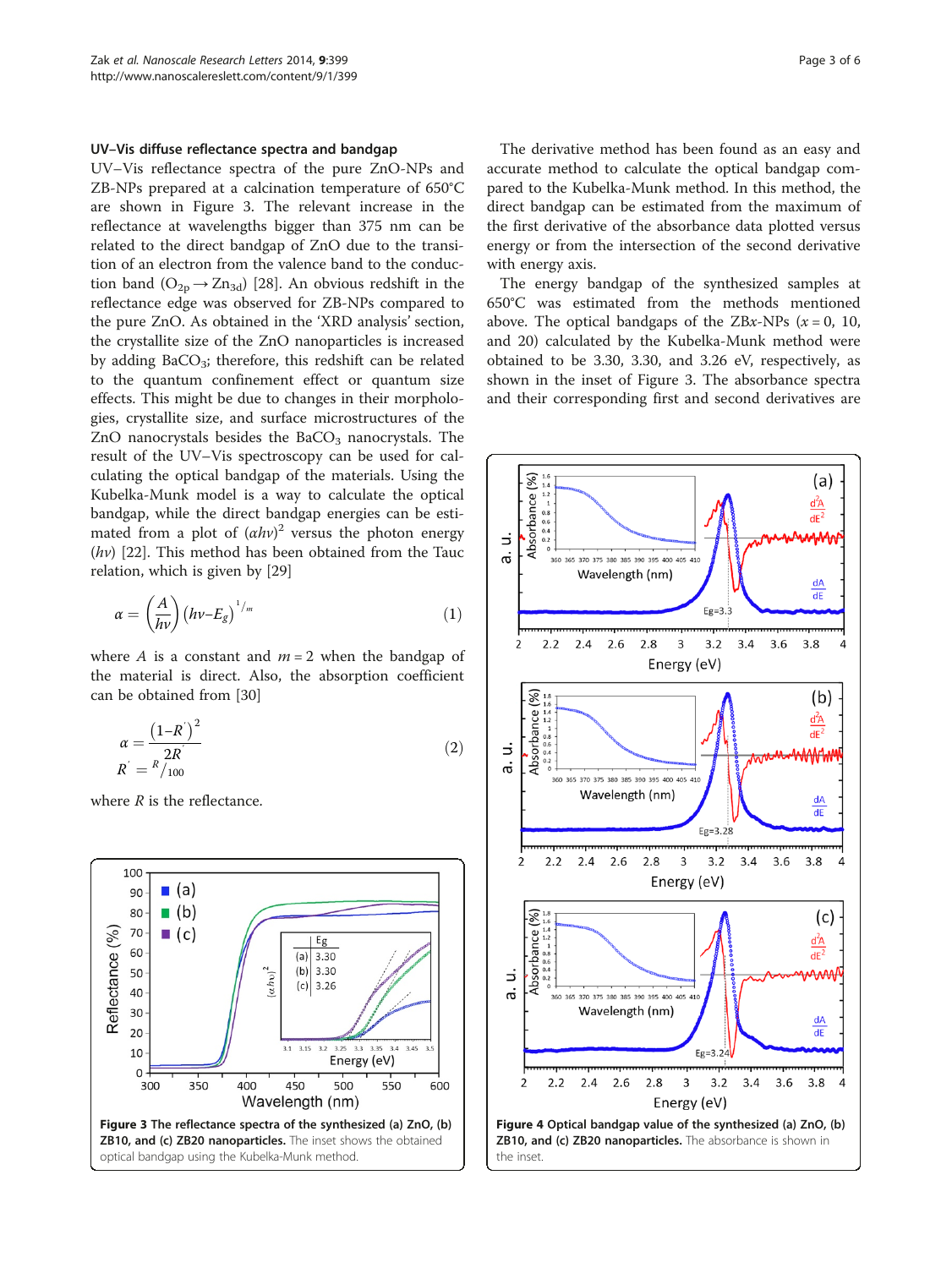

drawn in Figure [4](#page-2-0)a,b,c, and the bandgaps of 3.30, 3.28, and 3.24 were estimated for ZnO, ZB10, and ZB20 nanoparticles, respectively. It can be seen that the bandgap of the ZnO nanoparticles decreased by adding barium. As mentioned earlier, the crystallite size of the prepared nanoparticles increased by adding barium, resulting to redshifting of the absorption edge due to the quantum confinement and size effects. The bandgap is estimated from the absorption spectrum; therefore, the value of the obtained bandgap decreased for the bariumadded samples. Considering the results obtained from the methods, it can be concluded that there is a better agreement between the derivative method with the observed blueshift in reflectance spectra and the Kubelka-Munk method due to the less approximations of the derivative method.

## Method of optical constant calculations

In the complex refractive index,  $N = n - ik$ , n is the refractive index and  $k$  is the extinction coefficient. The extinction coefficient is related to the absorption coefficient by  $k = \lambda \alpha / 4\pi$ . According to the Fresnel formula, the reflectance as a function of the refractive index  $n$ and the absorption index  $k$  is given as [[31\]](#page-5-0)

$$
R^{'} = \frac{(n-1)^2 + k^2}{(n+1)^2 + k^2}
$$
\n(3)

As mentioned above, the extinction coefficient is obtained using  $k = \lambda \alpha/4\pi$ , where the absorption coefficient is calculated from Equation 3. Therefore, by calculating  $\alpha$  and then  $k$ , the refractive index can be obtained from

$$
n = \left(\frac{1+R^{'}}{1-R^{'}}\right) + \sqrt{\frac{4R^{'}}{(1-R^{'})^2} - k^2}
$$
 (4)

According to the obtained results for  $n$  and  $k$ , the real and imaginary parts of the dielectric function can be calculated by the following equations [[32](#page-5-0)]:

$$
\begin{aligned}\n\tilde{\varepsilon} &= \varepsilon' + i\varepsilon' \\
\varepsilon' &= n^2 - k^2 \\
\varepsilon'' &= 2nk\n\end{aligned} (5)
$$

The obtained results for the optical properties are presented in Figures 5 and 6.

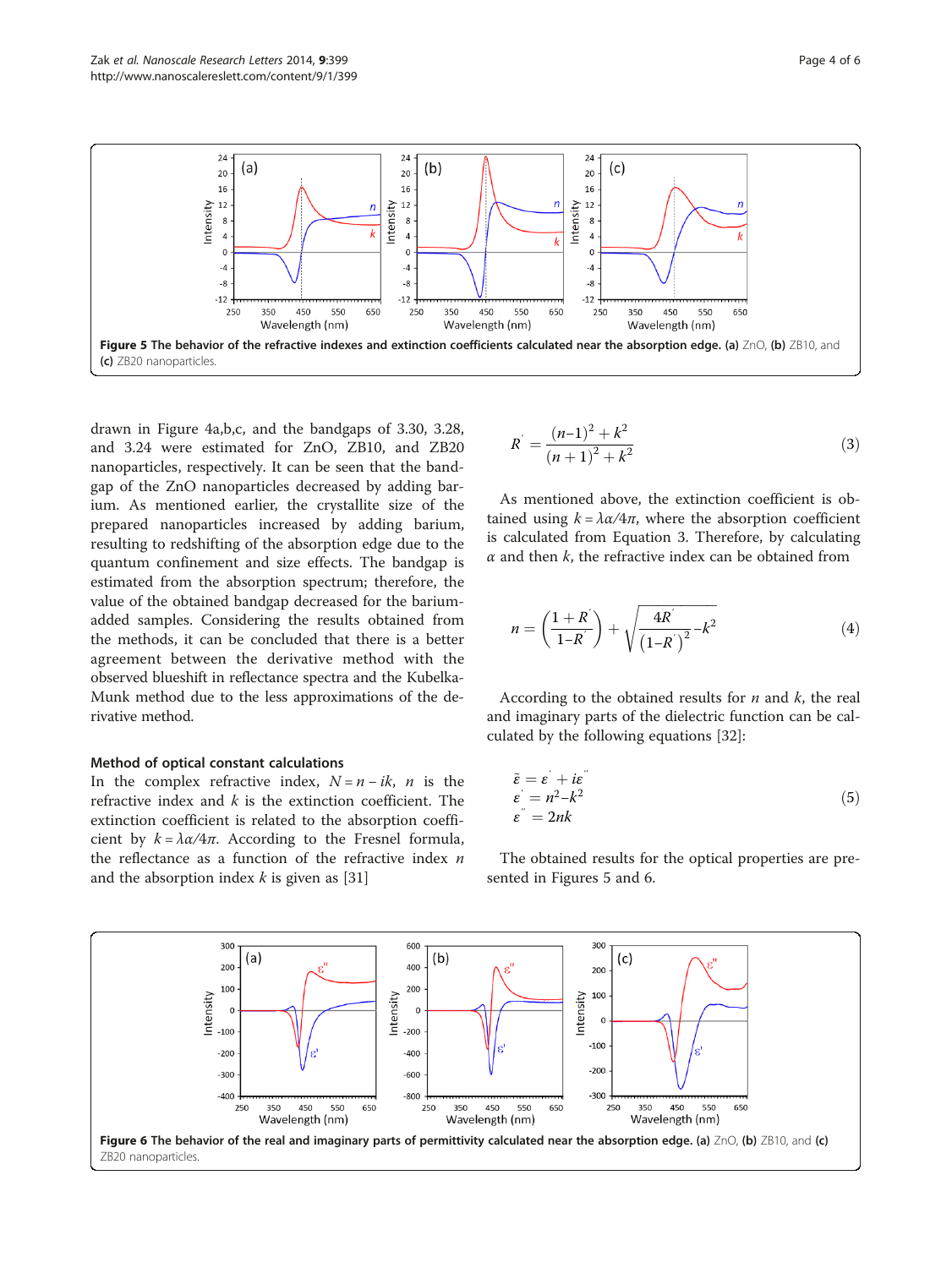<span id="page-4-0"></span>

## Auger spectroscopy of  $ZnO/BaCO<sub>3</sub>$  nanocomposites

Auger spectroscopy is a helpful method to be used for element detection of compounds. Figure 7 shows the high-resolution N(E) (blue line) and related derivative (red line) AES of the ZB-NPs calcined at 650°C. The Auger spectra of barium, oxygen, carbon, and zinc were indexed in the Auger spectrum. The derivative AES spectrum of barium indicates peaks at 56 and 494 eV, corresponding to the MVV and KLL derivative Auger electron emission from barium. In the middle part of the figure, which relates to oxygen, the Auger spectrum indicates peaks at 470, 485, and 505 eV. These peaks can be attributed to the KLL Auger electron emission of oxygen [[33\]](#page-5-0). Finally, the spectra of zinc are shown in Figure 7. The LMM Auger electron emission peaks of zinc are detected at 827, 900, 984, and 1,008 eV and the MVV at 53 eV [[30\]](#page-5-0). No further Auger electron emissions related to the other elements are observed in this energy region.

## Conclusions

ZnO and  $ZnO/BaCO<sub>3</sub>$  nanoparticles were synthesized by the sol–gel method. XRD was used to study the crystallite sizes and structures. The crystallite sizes of the prepared  $BaCO<sub>3</sub>$  and ZnO nanoparticles were obtained to be  $12 \pm 2$  and  $21 \pm 2$  nm, respectively, for ZB20-NPs. The average particle size of the prepared ZB20-NPs was obtained to be 30 nm, which supports the XRD results. The optical properties of the prepared samples were studied using UV–Vis spectroscopy. The analyzed results showed that the resonance frequency of the refractive index and permittivity is redshifted by  $BaCO<sub>3</sub>$ concentration increases. The bandgaps of the pure ZnO, ZB10, and ZB20 nanoparticles were estimated to be 3.3, 3.28, and 3.24, respectively.

#### Competing interests

The authors declare that they do not have competing interests.

#### Authors' contributions

AKZ carried out the sample preparation, XRD, and UV section. MD carried out the TEM imaging and Auger spectroscopy part. AMH was the project leader and contributed in analyzing the data. All authors read and approved the final manuscript.

### Acknowledgements

A. Khorsand Zak thanks Universiti Teknologi Malaysia for the postdoctoral fellowship. This work was funded by Universiti Teknologi Malaysia.

#### Author details

<sup>1</sup>Malaysia-Japan International Institute of Technology (MJIIT), University Teknologi Malaysia (UTM), Jalan Semarak, Kuala Lumpur 54100, Malaysia. <sup>2</sup>Nanotechnology Laboratory, Esfarayen University of Technology, Esfarayen 96619-98195, North Khorasan, Iran. <sup>3</sup>Department of Modern Sciences and Technologies, School of Medicine, Mashhad University of Medical Sciences, Mashhad 3316-913791, Iran.

#### Received: 2 June 2014 Accepted: 7 August 2014 Published: 18 August 2014

#### References

- 1. Buot FA: Mesoscopic physics and nanoelectronics: nanoscience and nanotechnology. Phys Rep 1993, 234:73–174.
- 2. Huang S, Schlichthörl G, Nozik A, Grätzel M, Frank A: Charge recombination in dye-sensitized nanocrystalline TiO<sub>2</sub> solar cells. J Phys Chem B 1997, 101:2576–2582.
- 3. Lu L, Li R, Fan K, Peng T: Effects of annealing conditions on the photoelectrochemical properties of dye-sensitized solar cells made with ZnO nanoparticles. Sol Energy 2010, 84:844-853.
- 4. Zhang H, Chen B, Jiang H, Wang C, Wang H, Wang X: A strategy for ZnO nanorod mediated multi-mode cancer treatment. Biomaterials 2011, 32:1906–1914.
- Prepelita P, Medianu R, Sbarcea B, Garoi F, Filipescu M: The influence of using different substrates on the structural and optical characteristics of ZnO thin films. Appl Surf Sci 2010, 256:1807–1811.
- 6. Lee J-H: Gas sensors using hierarchical and hollow oxide nanostructures: overview. Sens Actuators B 2009, 140:319–336.
- 7. Zak AK, Majid W, Darroudi M, Yousefi R: Synthesis and characterization of ZnO nanoparticles prepared in gelatin media. Mater Lett 2011, 65:70–73.
- 8. Song R, Liu Y, He L: Synthesis and characterization of mercaptoacetic acid-modified ZnO nanoparticles. Solid State Sci 2008, 10:1563–1567.
- 9. Zak AK, Abrishami ME, Majid W, Yousefi R, Hosseini S: Effects of annealing temperature on some structural and optical properties of ZnO nanoparticles prepared by a modified sol–gel combustion method. Ceram Int 2011, 37:393–398.
- 10. Thongtem T, Phuruangrat A, Thongtem S: Characterization of nanostructured ZnO produced by microwave irradiation. Ceram Int 2010, 36:257-262.
- 11. Razali R, Zak AK, Majid WHA, Darroudi M: Solvothermal synthesis of microsphere ZnO nanostructures in DEA media. Ceram Int 2011, 37:3657–3663.
- 12. Milošević O, Jordović B, Uskoković D: Preparation of fine spherical ZnO powders by an ultrasonic spray pyrolysis method. Mater Lett 1994, 19:165–170.
- 13. Ismail A, El-Midany A, Abdel-Aal E, El-Shall H: Application of statistical design to optimize the preparation of ZnO nanoparticles via hydrothermal technique. Mater Lett 2005, 59:1924–1928.
- 14. Sun T, Hao H, Hao W-t, Yi S-m, Li X-p, Li J-r: Preparation and antibacterial properties of titanium-doped ZnO from different zinc salts. Nanoscale Res Lett 2014, 9:98.
- 15. Khorsand Zak A, Majid WH, Wang HZ, Yousefi R, Moradi Golsheikh A, Ren ZF: Sonochemical synthesis of hierarchical ZnO nanostructures. Ultrason Sonochem 2013, 20:395-400.
- 16. Yousefi R, Zak AK, Mahmoudian MR: Growth and characterization of Cl-doped ZnO hexagonal nanodisks. J Solid State Chem 2011, 184:2678–2682.
- 17. Ahmad N, Rusli N, Mahmood M, Yasui K, Hashim A: Seed/catalyst-free growth of zinc oxide nanostructures on multilayer graphene by thermal evaporation. Nanoscale Res Lett 2014, 9:83.
- 18. Hongsith N, Viriyaworasakul C, Mangkorntong P, Mangkorntong N, Choopun S: Ethanol sensor based on ZnO and Au-doped ZnO nanowires. Ceram Int 2008, 34:823–826.